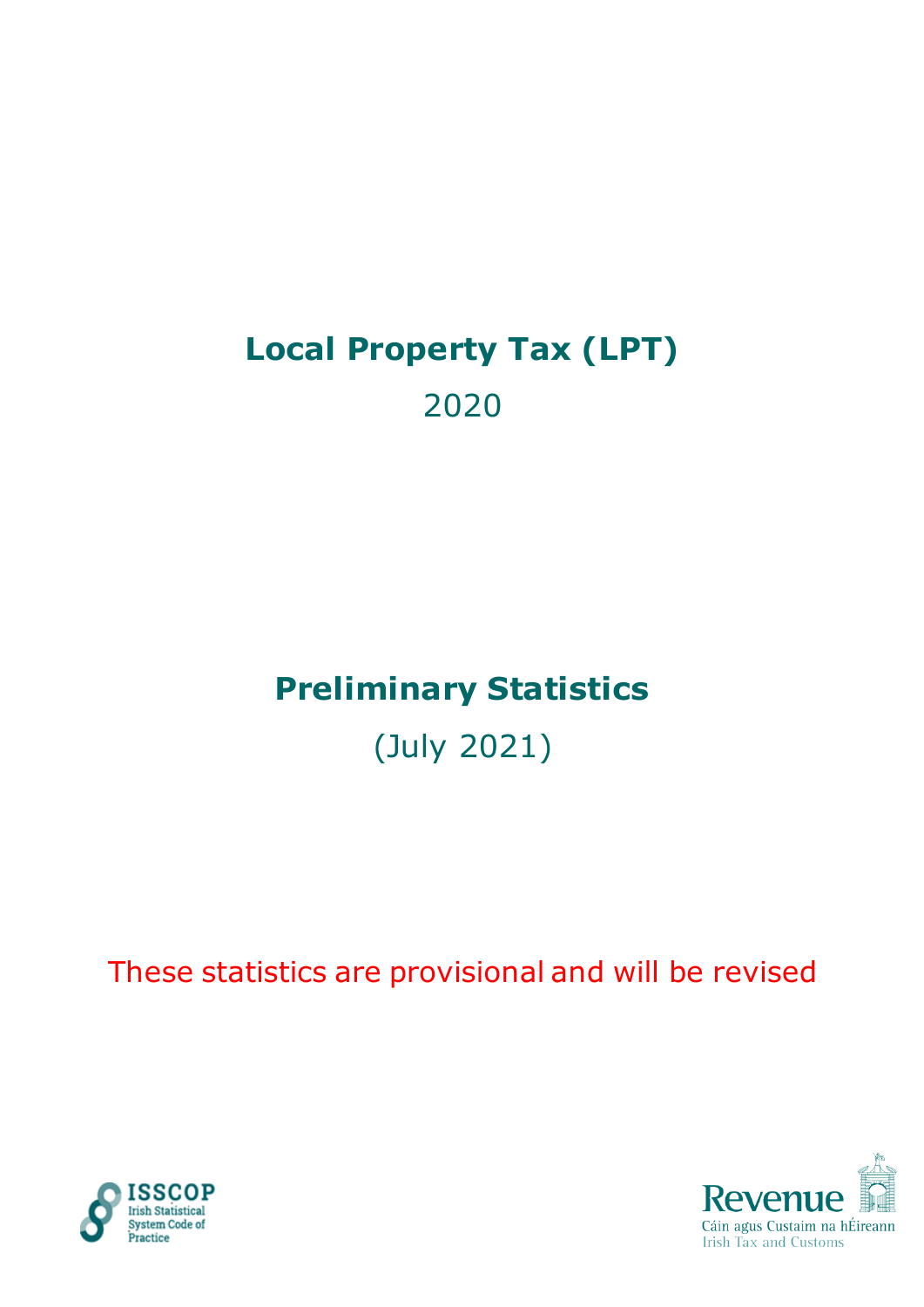## **2020 LPT Receipts**

LPT receipts of €480m were transferred to the Local Government Fund in 2020.

LPT receipts include Household Charge (HHC) arrears. Revenue assumed responsibility for the collection of arrears of Household Charge from 1 July 2013. By end 2020 in excess of €73m of HHC has been collected (including approximately €1m in 2020) and in excess of 382,000 additional properties HHC compliant since 2013.

### **2020 LPT Compliance**

The compliance rate for 2020 is currently 95.8%, which is very strong given the dif ficult conditions that applied during the year and is indicative of high levels of voluntary compliance by property owners.\*

During 2020 39,400 compliance letters issued covering all LPT and HHC liabilities for years 2012 to 2020 inclusive. In the vast majority of these cases property owners fully complied with their LPT payment obligations, either on a phased basis or by way of a single payment. However, there was a relatively small number of cases that chose to remain non-compliant, even af ter significant effort on Revenue's part to engage with the persons concerned, which left Revenue with no alternative but to deploy debt collection/enforcement measures or other sanctions to ensure payment.

In regard to 2020, over 12,300 tax clearance requests were refused on foot of LPT non-compliance, of which almost 97% were subsequently granted clearance on foot of mutually acceptable payment solutions. Revenue also imposed 10,740 Income Tax and Corporation Tax surcharges on foot of LPT non-compliance and approximately 80% of cases, for which reviews were requested, were subsequently mitigated on foot of discussions between Revenue and the relevant property owners. A small number of cases were referred to the Sheriff / External Solicitors for collection.

Revenue collected LPT by way of mandatory deduction at source from salaries and pensions for approximately 86,700 properties for 2020, most of which rolled over from mandatory deductions applied in 2019.

Over 14,900 valuations have been increased arising from a combination of self-correction and Revenue challenges, with 803 valuations increased during 2020.

\*The compliance rate is calculated on an expected Register number extrapolated from Central Stati stics Office Census 2011 / 2016 information and data collected from the administration of LPT since 2013. Work is ongoing to validate the Register. The numbers of cases that are subject to compliance action by Revenue fluctuate on an ongoing basis as property owners opt to regularise their LPT affairs.

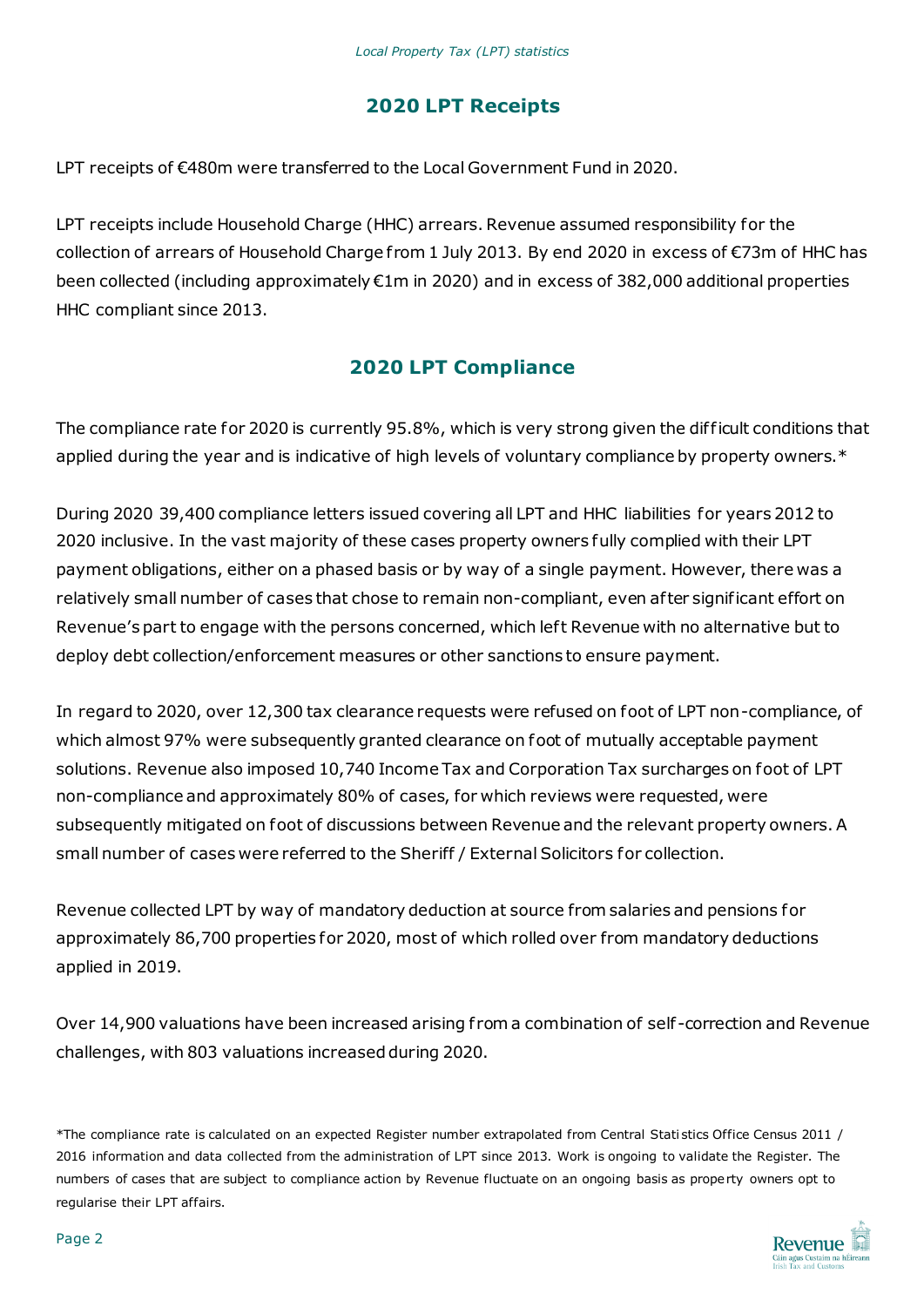|                                  | <b>Properties Returned *</b> | <b>Compliance Rate **</b> | LPT Collected *** |
|----------------------------------|------------------------------|---------------------------|-------------------|
| <b>Local</b><br><b>Authority</b> | 2020                         | 2020                      | 2020              |
|                                  | (000s)                       | (%)                       | $(E$ million)     |
| Carlow                           | 22.5                         | 96.4                      | 3.9               |
| Cavan                            | 30.0                         | 95.6                      | 4.2               |
| Clare                            | 51.8                         | 96.4                      | 10.9              |
| Cork City                        | 83.1                         | 94.9                      | 19.9              |
| Cork County                      | 133.8                        | 97.3                      | 31.5              |
| Donegal                          | 71.9                         | 91.9                      | 12.2              |
| <b>Dublin City</b>               | 225.7                        | 92.9                      | 67.0              |
| <b>DLR</b>                       | 82.3                         | 96.4                      | 43.0              |
| Fingal                           | 101.5                        | 97.1                      | 31.3              |
| Galway City                      | 31.7                         | 96.9                      | 8.1               |
| <b>Galway County</b>             | 70.6                         | 96.0                      | 13.7              |
| Kerry                            | 67.5                         | 94.7                      | 15.1              |
| Kildare                          | 77.2                         | 95.9                      | 21.0              |
| Kilkenny                         | 36.1                         | 95.6                      | 8.0               |
| Laois                            | 29.8                         | 95.6                      | 4.9               |
| Leitrim                          | 15.8                         | 93.5                      | 2.4               |
| Limerick City & Co.              | 77.3                         | 95.0                      | 16.8              |
| Longford                         | 16.8                         | 94.5                      | 2.4               |
| Louth                            | 48.9                         | 93.4                      | 8.7               |
| Mayo                             | 58.2                         | 94.4                      | 10.0              |
| Meath                            | 67.0                         | 95.3                      | 15.6              |
| Monaghan                         | 22.5                         | 94.9                      | 4.2               |
| Offaly                           | 28.0                         | 94.1                      | $5.2$             |
| Roscommon                        | 27.7                         | 96.6                      | 4.4               |
| Sligo                            | 29.9                         | 95.1                      | 5.8               |
| South Dublin                     | 95.9                         | 96.8                      | 24.6              |
| <b>Tipperary</b>                 | 64.1                         | 95.9                      | 12.4              |
| Waterford City & Co.             | 50.1                         | 95.0                      | 9.4               |
| Westmeath                        | 35.0                         | 95.2                      | 5.9               |
| Wexford                          | 63.3                         | 96.2                      | 12.7              |
| Wicklow                          | 51.9                         | 96.3                      | 17.9              |
|                                  | 1,868                        | 95.8                      | 453               |

#### **Table 1 – Collection and Compliance by Local Authority**

\*Includes rollover instructions (0.75m), new instructions (1.0m), Local Authority owned properties (0.14m) and properties where mandatory deduction at source (0.1m) has been applied.

\*\* The compliance rate is calculated on an expected Register number extrapolated from Central Statistics Office Census 2011 / 2016 information and data collected from the administration of LPT since 2013. Work is ongoing to validate the Register. \*\*\*LPT collected for 2020 includes €66m in prepayments received in 2019 and €387m received in 2020. This includes payments collected through mandatory deduction at source and amounts paid by Local Authorities in respect of properties they own. Not included in the €453m is approximately €1m in Household Charge received during 2020. Local Government Fund receipts collected in 2020 also include €20m for LPT in previous years and prepayments for future years of €72m.

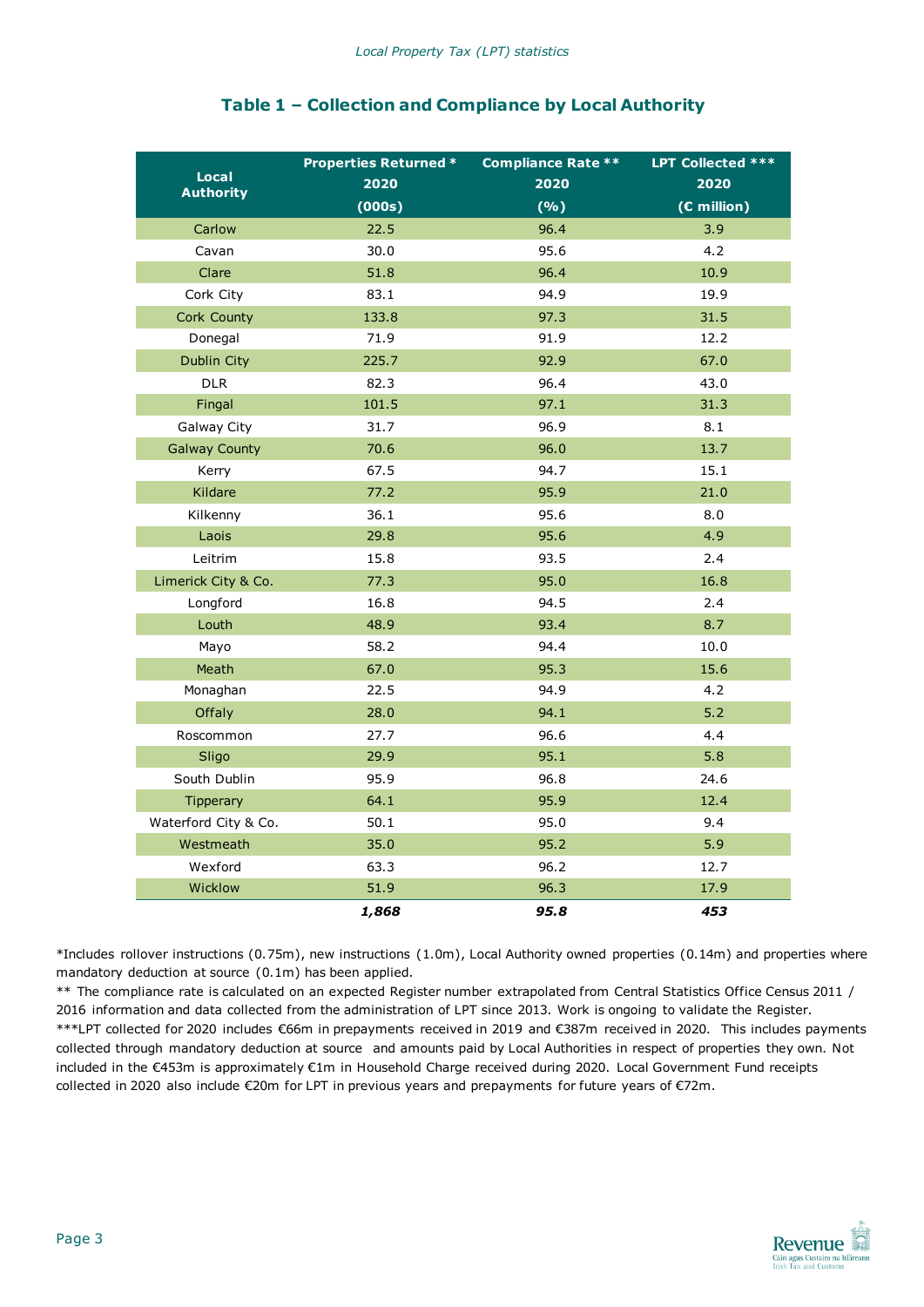#### **Table 2 – Mandatory Deduction at Source**

Mandatory deduction at source has been applied for approximately 87,000 properties for LPT 2020. The table below shows the distribution of these properties by Local Authority. These figures fluctuate as property owners regularise their affairs.

|                      | <b>Mandatory Deduction At Source</b> |
|----------------------|--------------------------------------|
| Local                | <b>Number of Properties</b>          |
| <b>Authority</b>     | 2020                                 |
|                      | (%)                                  |
| Carlow               | 1.4                                  |
| Cavan                | 1.8                                  |
| Clare                | 2.8                                  |
| Cork City            | 4.1                                  |
| Cork County          | 7.1                                  |
| Donegal              | 3.6                                  |
| <b>Dublin City</b>   | 9.6                                  |
| <b>DLR</b>           | 2.5                                  |
| Fingal               | 6.1                                  |
| Galway City          | 1.5                                  |
| <b>Galway County</b> | 4.0                                  |
| Kerry                | 2.8                                  |
| Kildare              | 4.9                                  |
| Kilkenny             | 2.2                                  |
| Laois                | 2.3                                  |
| Leitrim              | 0.9                                  |
| Limerick City & Co.  | 4.4                                  |
| Longford             | 0.9                                  |
| Louth                | 3.5                                  |
| Mayo                 | 2.8                                  |
| Meath                | 4.6                                  |
| Monaghan             | 1.2                                  |
| Offaly               | 1.8                                  |
| Roscommon            | 1.5                                  |
| Sligo                | 1.6                                  |
| South Dublin         | 5.6                                  |
| Tipperary            | 3.4                                  |
| Waterford City & Co. | 2.9                                  |
| Westmeath            | 2.3                                  |
| Wexford              | 3.3                                  |
| Wicklow              | 2.5                                  |
|                      | 100                                  |

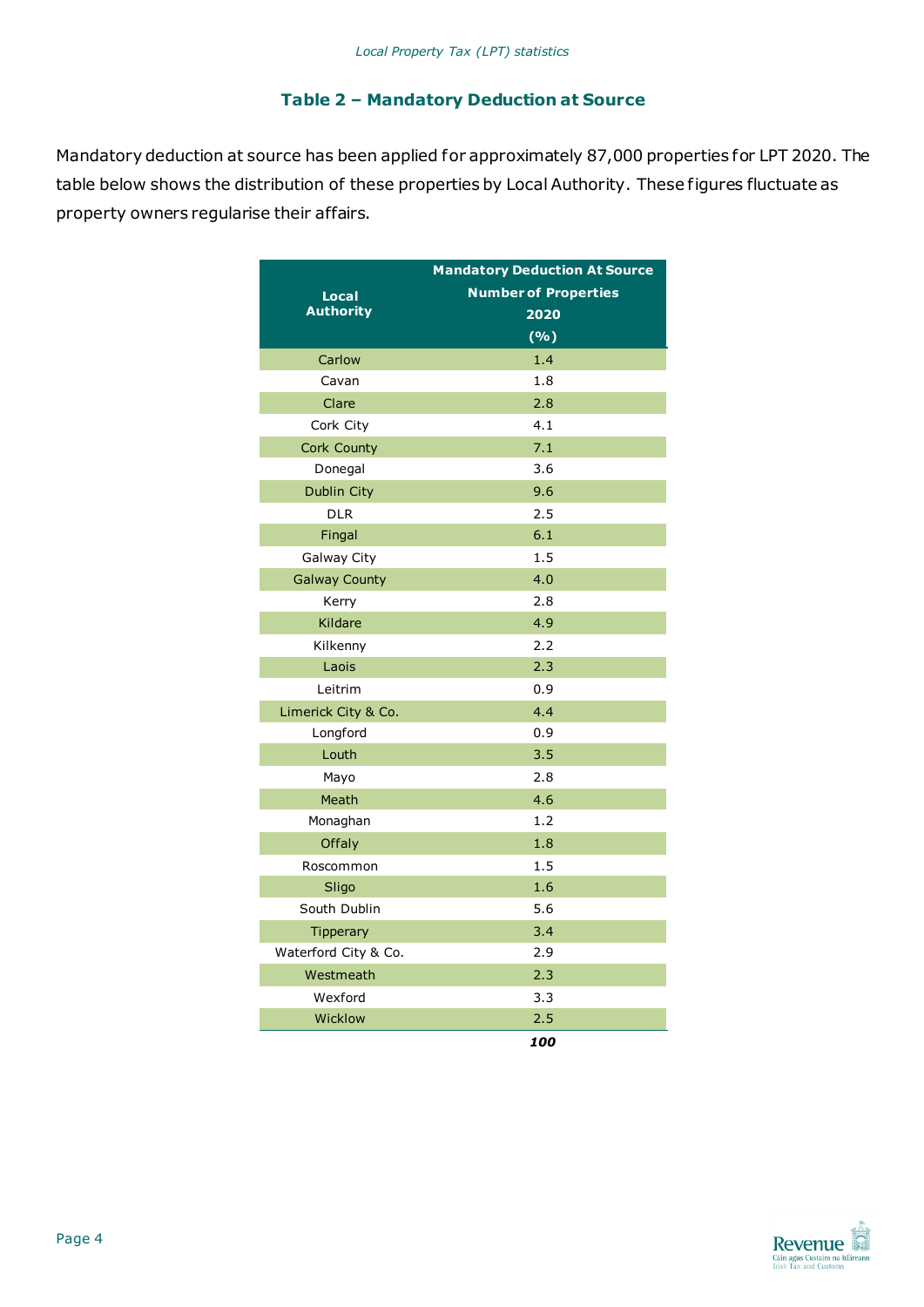#### **Table 3 – Exempt, Declared and Deferred 2020**

The information below on exemptions, deferrals and declared amounts is on the same basis as that provided to Department of the Housing, Planning & Local Government for use by Local Authorities in their Local Adjustment Factor decision for 2020 LPT.

|                     | <b>LPT</b>            | <b>LPT</b>              | <b>LPT</b>              | <b>Net</b>              |
|---------------------|-----------------------|-------------------------|-------------------------|-------------------------|
| <b>Local</b>        | <b>Exempt</b><br>2020 | <b>Declared</b><br>2020 | <b>Deferred</b><br>2020 | <b>Position</b><br>2020 |
| <b>Authority</b>    | (€ million)           | (€ million)             | $\overline{C}$ million) | (€ million)             |
|                     | $\ast$                | $**$                    |                         | $***$                   |
| Carlow              | 0.1                   | 4.4                     | 0.1                     | 4.3                     |
| Cavan               | 0.2                   | 4.7                     | 0.1                     | 4.6                     |
| Clare               | 0.3                   | 11.9                    | 0.2                     | 11.7                    |
| Cork City           | 0.6                   | 21.4                    | 0.3                     | 21.1                    |
| Cork Co             | 0.9                   | 34                      | 0.5                     | 33.5                    |
| Donegal             | 0.3                   | 13.3                    | 0.3                     | 13                      |
| Dublin City         | 2.5                   | 70.7                    | 1.1                     | 69.6                    |
| <b>DLR</b>          | 1.4                   | 44.6                    | 0.5                     | 44.1                    |
| Fingal              | 1.1                   | 34.9                    | 0.6                     | 34.3                    |
| <b>Galway City</b>  | 0.2                   | 8.4                     | 0.1                     | 8.3                     |
| <b>Galway Co</b>    | 0.4                   | 15                      | 0.3                     | 14.7                    |
| Kerry               | 0.4                   | 16                      | 0.2                     | 15.8                    |
| Kildare             | 0.6                   | 23.8                    | 0.4                     | 23.4                    |
| Kilkenny            | 0.3                   | 8.9                     | 0.2                     | 8.7                     |
| Laois               | 0.2                   | 5.7                     | 0.1                     | 5.6                     |
| Leitrim             | 0.1                   | 2.6                     | 0                       | 2.6                     |
| Limerick City & Co  | 0.6                   | 18.7                    | 0.4                     | 18.3                    |
| Longford            | 0.1                   | 2.7                     | 0.1                     | 2.6                     |
| Louth               | 0.3                   | 10                      | 0.3                     | 9.7                     |
| Mayo                | 0.2                   | 10.7                    | 0.2                     | 10.5                    |
| Meath               | 0.5                   | 18                      | 0.4                     | 17.6                    |
| Monaghan            | 0.1                   | 4.6                     | 0.1                     | 4.5                     |
| Offaly              | 0.4                   | 5.9                     | 0.2                     | 5.7                     |
| Roscommon           | 0.1                   | 4.8                     | 0.1                     | 4.7                     |
| Sligo               | 0.2                   | 6.3                     | 0.1                     | $6.2$                   |
| South Dublin        | 0.2                   | 27.7                    | 0.6                     | 27.1                    |
| <b>Tipperary</b>    | 0.6                   | 13.5                    | 0.3                     | 13.2                    |
| Waterford City & Co | 0.3                   | 10.3                    | 0.2                     | 10.1                    |
| Westmeath           | 0.2                   | 6.6                     | 0.1                     | 6.5                     |
| Wexford             | 0.4                   | 14                      | 0.4                     | 13.6                    |
| Wicklow             | 0.5                   | 19.1                    | 0.4                     | 18.7                    |
|                     | 14.3                  | 493.2                   | 8.9                     | 484.3                   |

\* LPT Exempt amounts are based on claims made in returns and will be subject to certain verification checks. In addition, the full effects of exemptions are not reflected in the statistics as, where an exemption was claimed, the property owner is not always required to value their property.

\*\* LPT Declared includes declared amounts from returns filed to date, deferred amounts and amounts due on foot of instructions sent to employers and pension providers to collect LPT by way of mandatory deduction at source.

\*\*\* This reflects the expected net position for 2020 LPT, it will not be possible to fully reconcile these amounts with collection for 2020 until a later date.

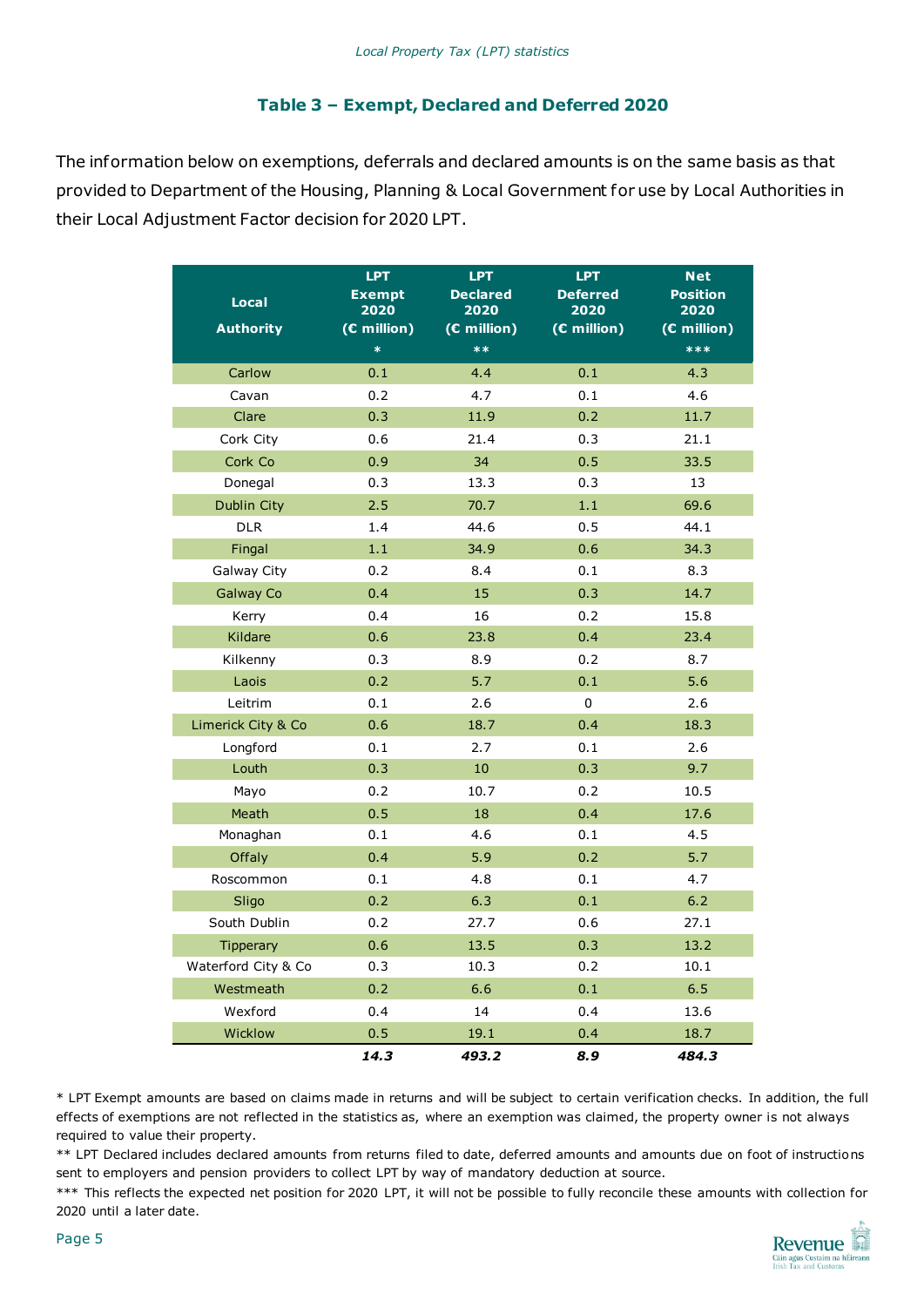#### **Table 4 – Payment Methods**

| <b>Payment Method</b>     | <b>Number of Properties</b><br>2020<br>(%) |
|---------------------------|--------------------------------------------|
| Annual Debit Instruction* | 18.6                                       |
| Credit Card               | 6.6                                        |
| Debit Card                | 17.9                                       |
| Direct Debit              | 23.3                                       |
| Single Debit Authority    | 0.5                                        |
| Deduct at Source          | 14.9                                       |
| Service Provider          | 12.6                                       |
| <b>Other Payment</b>      | 5.6                                        |
|                           | 100                                        |

\*Annual Debit Instruction (ADI) is an elective payment for one year or multiple years.

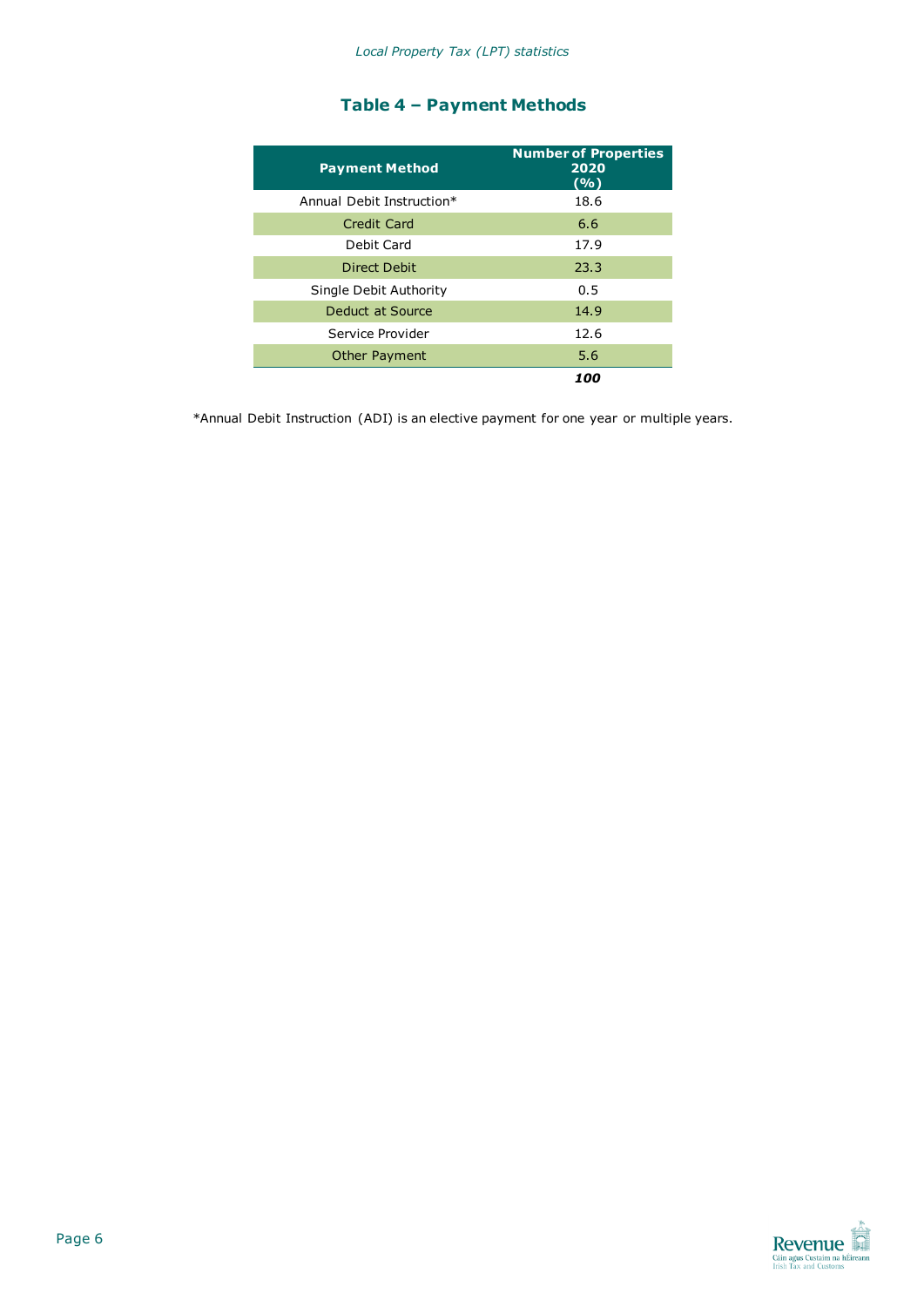#### **Table 5 – Claims for Exemption or Deferral**

Based on currently available information, there are around 49,100 claims for exemption from returned properties for 2020.

| <b>Exemption Type</b><br>(Self-Assessment)                                                                | <b>Number of</b><br><b>Properties</b><br>2020<br>(%) |
|-----------------------------------------------------------------------------------------------------------|------------------------------------------------------|
| Charitable bodies (recreational activities)                                                               | 0.5                                                  |
| Charitable bodies (special needs accommodation)                                                           | 17.8                                                 |
| Certain properties purchased between $1/1/2013$ and $31/12/2013$                                          | 23                                                   |
| Properties fully chargeable to commercial rates                                                           | 5.1                                                  |
| Properties vacated because of long term mental/physical infirmity                                         | 16.1                                                 |
| Mobile homes                                                                                              | 0.6                                                  |
| Registered nursing homes                                                                                  | 0.6                                                  |
| Significant pyrite damage                                                                                 | 3.8                                                  |
| Residence of severely incapacitated individual                                                            | 4.3                                                  |
| Unfinished housing estates                                                                                | 6.7                                                  |
| Trading stock of builder/developer (unsold at 1/5/2013 or sold in the<br>period $1/1/2013$ to 31/10/2020) | 21.5                                                 |
|                                                                                                           | 100                                                  |

The above table only includes properties where the liable person filed a return claiming the exemption. Where new and previously unused properties were purchased during the current valuation period (2013-2020) there is no obligation to file an LPT return as they are not liable to the tax until the next valuation period. Revenue does however capture data relating to new and previously unused properties on the LPT Register via Stamp Duty records and through various other information sources, but they are not included here as they are considered not liable for 2013-2020.

Based on currently available information, there are around 45,800 claims for deferral in 2020. The majority are claimed through LPT returns but some deferrals (e.g., for Significant Financial Loss) need to be claimed on separate forms submitted to Revenue.

| <b>Claims for Deferral</b>          | <b>Number of</b><br><b>Properties</b><br>2020<br>(9/6) |
|-------------------------------------|--------------------------------------------------------|
| Executor/Administrator of an Estate | 1.1                                                    |
| Significant Financial Loss          | 0.5                                                    |
| <b>Below Income Threshold</b>       | 96.7                                                   |
| Insolvent Liable Person             | 1.7                                                    |
|                                     |                                                        |

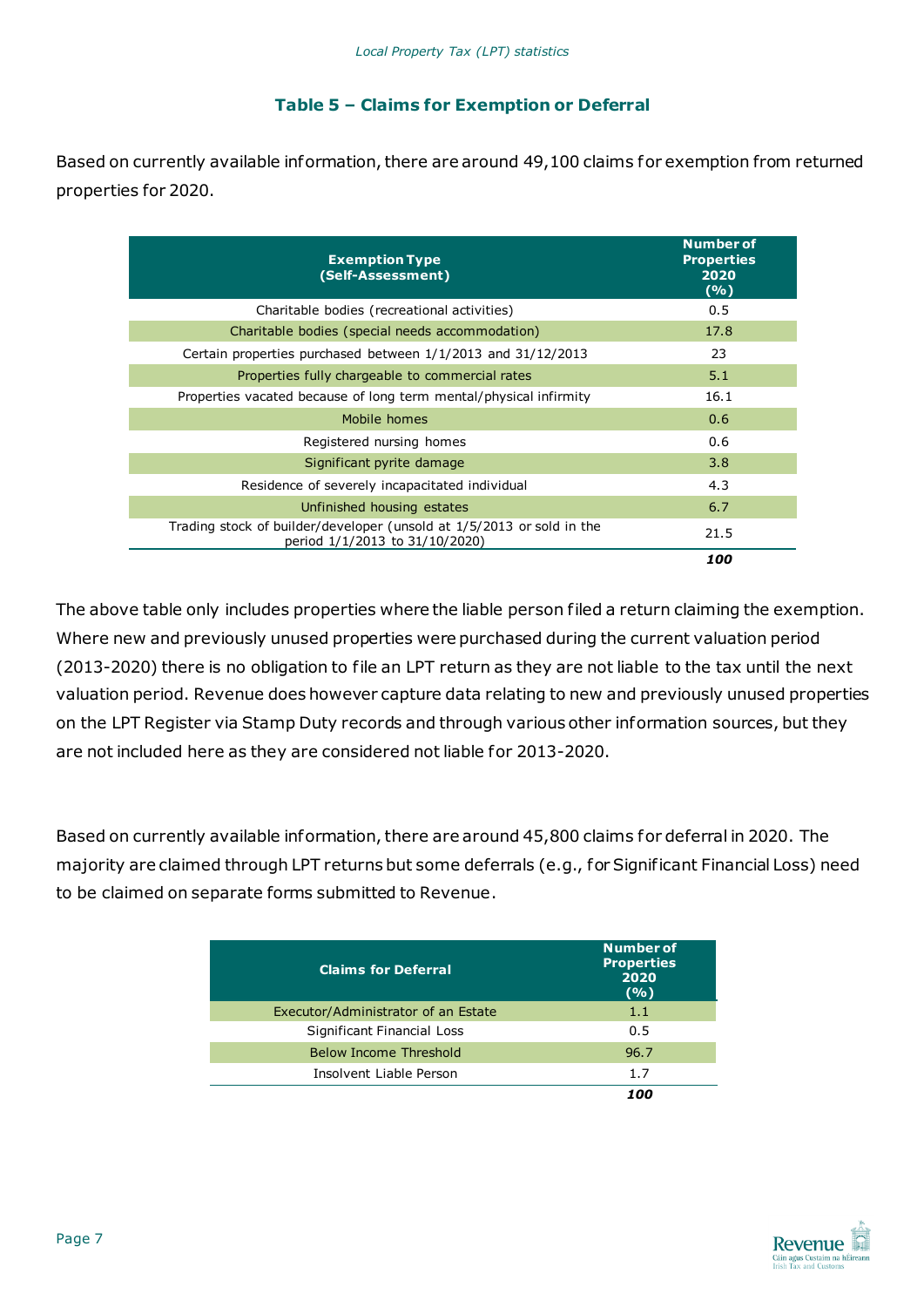#### **Table 6 – Deferrals and Exemptions by Local Authority for 2020**

Based on currently available information, the deferrals (including both partial and full deferrals) and exemptions are further broken down by Local Authority.

| <b>Local</b><br><b>Authority</b> | <b>Deferrals</b><br><b>Number of</b><br><b>Properties</b><br>2020<br>(%) | <b>Exemptions</b><br><b>Number of</b><br><b>Properties</b><br>2020<br>(%) |
|----------------------------------|--------------------------------------------------------------------------|---------------------------------------------------------------------------|
| Carlow                           | 1.5                                                                      | 1.3                                                                       |
| Cavan                            | 2.0                                                                      | 1.9                                                                       |
| Clare                            | 2.8                                                                      | 2.5                                                                       |
| Cork City                        | 3.6                                                                      | 4.7                                                                       |
| Cork County                      | 5.9                                                                      | 7.1                                                                       |
| Donegal                          | 5.8                                                                      | 3.4                                                                       |
| <b>Dublin City</b>               | 10.5                                                                     | 13.6                                                                      |
| <b>DLR</b>                       | 2.6                                                                      | 4.8                                                                       |
| Fingal                           | 4.6                                                                      | 6.3                                                                       |
| Galway City                      | 1.0                                                                      | $\mathbf{1}$                                                              |
| <b>Galway County</b>             | 3.6                                                                      | 3.5                                                                       |
| Kerry                            | 2.9                                                                      | 3.5                                                                       |
| Kildare                          | 3.9                                                                      | 3.6                                                                       |
| Kilkenny                         | 1.9                                                                      | 2.2                                                                       |
| Laois                            | 2.0                                                                      | 1.4                                                                       |
| Leitrim                          | 0.8                                                                      | 1.2                                                                       |
| Limerick City & Co.              | 4.7                                                                      | 4.2                                                                       |
| Longford                         | 1.0                                                                      | 1.3                                                                       |
| Louth                            | 3.9                                                                      | 2.2                                                                       |
| Mayo                             | 3.0                                                                      | 2.8                                                                       |
| Meath                            | 4.4                                                                      | 3.5                                                                       |
| Monaghan                         | 1.5                                                                      | 1.1                                                                       |
| Offaly                           | 2.0                                                                      | 1.4                                                                       |
| Roscommon                        | 1.4                                                                      | 1.7                                                                       |
| Sligo                            | 1.4                                                                      | 2.0                                                                       |
| South Dublin                     | 5.4                                                                      | 3.7                                                                       |
| Tipperary                        | 3.6                                                                      | 3.9                                                                       |
| Waterford City & Co.             | 3.0                                                                      | 3.0                                                                       |
| Westmeath                        | 2.1                                                                      | 1.6                                                                       |
| Wexford                          | 4.3                                                                      | 3.2                                                                       |
| Wicklow                          | 2.9                                                                      | 2.5                                                                       |
|                                  | 100                                                                      | 100                                                                       |

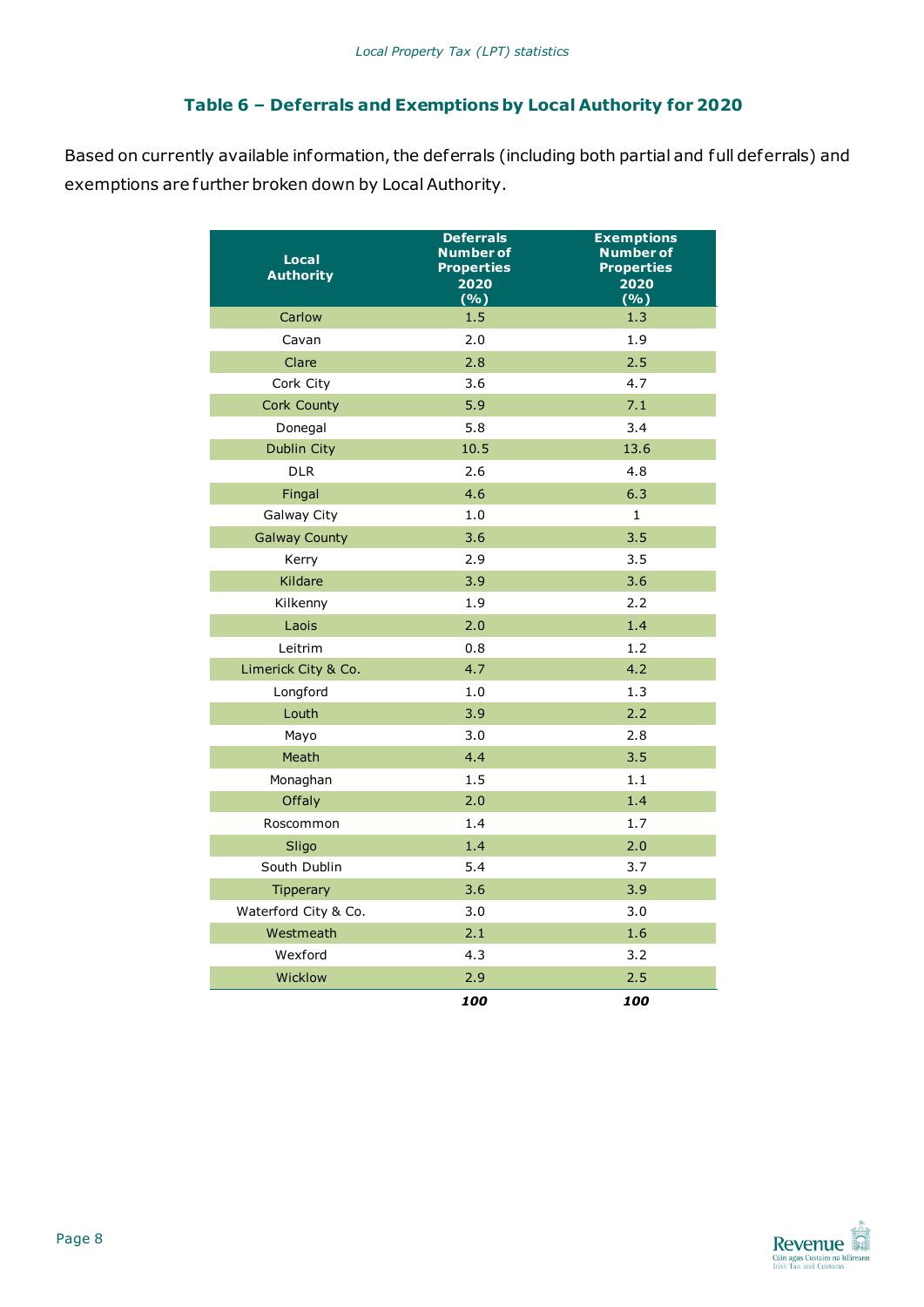#### **Table 7 – Valuation Bands**

The table below shows the distribution of 1.68m properties by their valuation band (based on values as at 1 May 2013). Local Authority owned properties are excluded, as are properties not returned but where exemptions or deferrals are in ef fect and properties where mandatory deduction at source has been applied.

|                | <b>LPT</b><br><b>Valuation</b><br><b>Band</b> | <b>Number of</b><br><b>Properties</b><br>$(\sqrt[6]{\circ})$ |
|----------------|-----------------------------------------------|--------------------------------------------------------------|
| 1              | €0-100,000                                    | 27.5                                                         |
| 2              | €100,001-150,000                              | 27.7                                                         |
| 3              | €150,001-200,000                              | 20.9                                                         |
| 4              | €200,001-250,000                              | 10.0                                                         |
| 5              | €250,001-300,000                              | 4.8                                                          |
| 6              | €300,001-350,000                              | 2.9                                                          |
| $\overline{7}$ | €350,001-400,000                              | 1.8                                                          |
| 8              | €400,001-450,000                              | 1.2                                                          |
| 9              | €450,001-500,000                              | 0.8                                                          |
| 10             | €500,001-550,000                              | 0.6                                                          |
| 11             | €550,001-600,000                              | 0.4                                                          |
| 12             | €600,001-650,000                              | 0.3                                                          |
| 13             | €650,001-700,000                              | 0.2                                                          |
| 14             | €700,001-750,000                              | 0.2                                                          |
| 15             | €750,001-800,000                              | 0.1                                                          |
| 16             | €800,001-850,000                              | 0.1                                                          |
| 17             | €850,001-900,000                              | 0.1                                                          |
| 18             | €900,001-950,000                              | 0.1                                                          |
| 19             | €950,001-1,000,000                            | 0.1                                                          |
| 20             | €1,000,000+                                   | 0.2                                                          |
|                |                                               | 100                                                          |

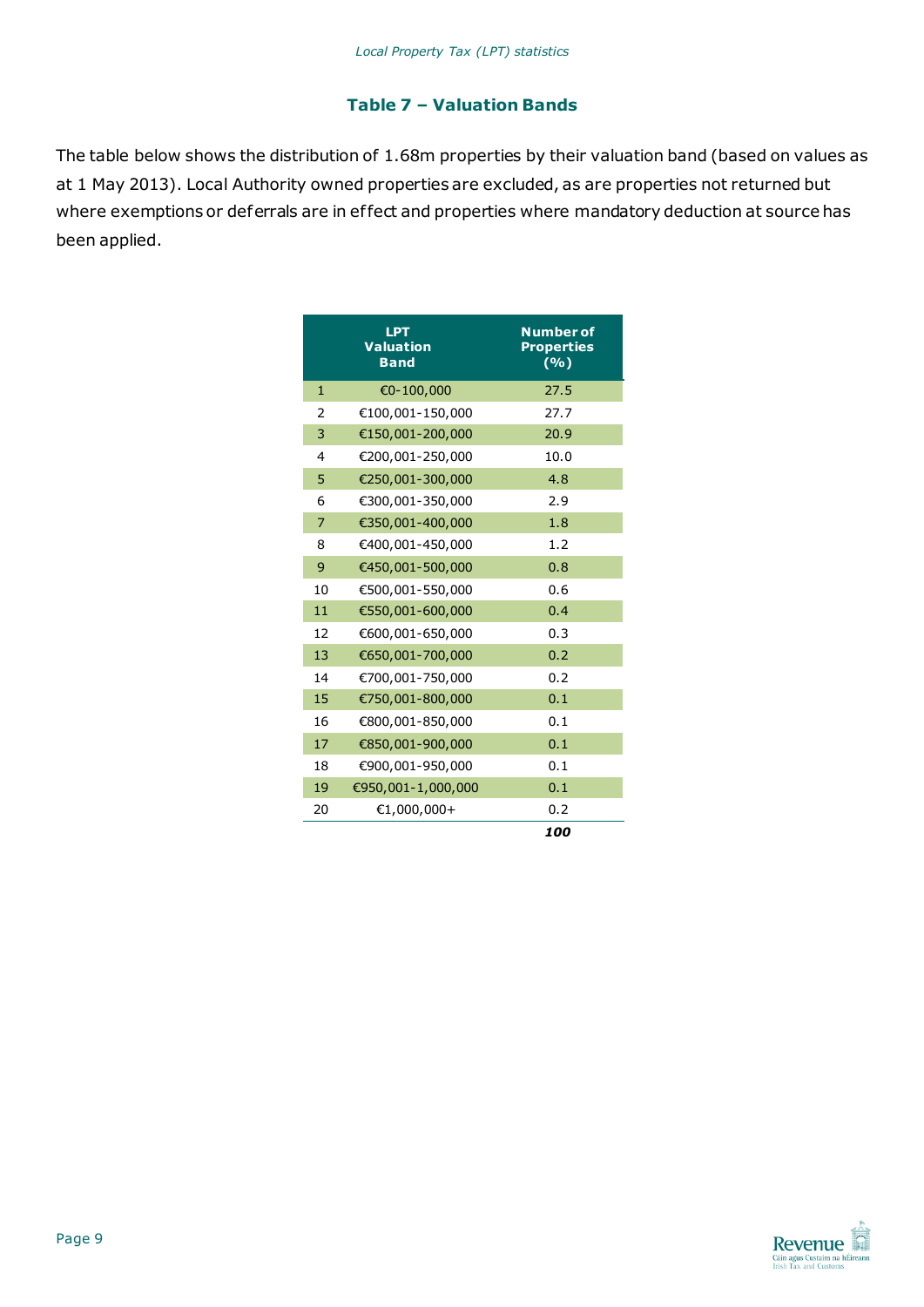#### **Table 8 – Valuation Bands by Local Authority**

The table below shows the distribution of 1.68m properties by their valuation band (based on values as at 1 May 2013). Local Authority owned properties are excluded, as are properties not returned but where exemptions or deferrals are in ef fect and properties where mandatory deduction at source has been applied.

The distribution of properties at the higher valuation bands is not separately identified to protect taxpayer confidentiality, given the small numbers of properties in higher valuation bands in some Local Authority areas.

| Local                | <b>Properties in Each Valuation Band (%)</b> |                                    |                       |                       |                       |                  |                  |  |
|----------------------|----------------------------------------------|------------------------------------|-----------------------|-----------------------|-----------------------|------------------|------------------|--|
| <b>Authority</b>     | €0-<br>€100,000                              | €100,001-<br>$\overline{c150,000}$ | €150,001-<br>€200,000 | €200,001-<br>€250,000 | €250,001-<br>€300,000 | Over<br>€300,000 | <b>All Bands</b> |  |
| Carlow               | 39.2                                         | 36.4                               | 18.4                  | 3.7                   | 1.2                   | 1.2              | 100              |  |
| Cavan                | 52.2                                         | 37.7                               | 7.4                   | 1.7                   | 0.5                   | 0.5              | 100              |  |
| Clare                | 37.6                                         | 34.9                               | 18.7                  | 5.4                   | 1.9                   | 1.5              | 100              |  |
| Cork City            | 19.8                                         | 25.8                               | 27.4                  | 14.6                  | 5.7                   | 6.6              | 100              |  |
| <b>Cork County</b>   | 26.7                                         | 27.3                               | 27.3                  | 11.2                  | 3.7                   | 3.8              | 100              |  |
| Donegal              | 51.6                                         | 37.6                               | 7.4                   | 2.1                   | 0.7                   | 0.6              | 100              |  |
| Dublin City          | 12.4                                         | 20.2                               | 20.5                  | 17.7                  | 9.6                   | 19.7             | 100              |  |
| <b>DLR</b>           | 1.4                                          | 3.3                                | 11.0                  | 13.1                  | 12.2                  | 59.1             | 100              |  |
| Fingal               | 7.2                                          | 18.7                               | 23.9                  | 17.5                  | 11.3                  | 21.4             | 100              |  |
| <b>Galway City</b>   | 19.5                                         | 30.1                               | 27.3                  | 11.8                  | 4.7                   | 6.6              | 100              |  |
| <b>Galway County</b> | 35.6                                         | 31.9                               | 22.6                  | 5.6                   | 2.1                   | 2.3              | 100              |  |
| Kerry                | 32.3                                         | 32.1                               | 26.2                  | 5.7                   | 2.0                   | 1.7              | 100              |  |
| Kildare              | 16.2                                         | 22.0                               | 29.9                  | 18.2                  | 6.7                   | 7.0              | 100              |  |
| Kilkenny             | 31.0                                         | 34.3                               | 24.1                  | 6.0                   | 2.0                   | 2.6              | 100              |  |
| Laois                | 42.3                                         | 40.7                               | 11.7                  | 3.1                   | 1.1                   | 1.1              | 100              |  |
| Leitrim              | 61.3                                         | 33.1                               | 4.2                   | 1.0                   | 0.2                   | 0.2              | 100              |  |
| Limerick City & Co.  | 34.6                                         | 31.3                               | 22.3                  | 6.8                   | 2.8                   | 2.3              | 100              |  |
| Longford             | 60.6                                         | 33.1                               | 4.8                   | 1.0                   | 0.3                   | 0.2              | 100              |  |
| Louth                | 35.0                                         | 29.4                               | 23.7                  | 7.1                   | 2.5                   | 2.3              | 100              |  |
| Mayo                 | 43.5                                         | 38.2                               | 13.7                  | 2.7                   | 0.9                   | 1.0              | 100              |  |
| Meath                | 18.3                                         | 28.0                               | 28.3                  | 14.2                  | 5.8                   | 5.5              | 100              |  |
| Monaghan             | 42.2                                         | 41.5                               | 12.6                  | 2.5                   | 0.8                   | 0.6              | 100              |  |
| Offaly               | 41.4                                         | 35.6                               | 17.8                  | 3.0                   | 1.0                   | 1.1              | 100              |  |
| Roscommon            | 57.3                                         | 34.1                               | 6.2                   | 1.4                   | 0.4                   | 0.6              | 100              |  |
| Sligo                | 44.7                                         | 31.4                               | 16.2                  | 4.5                   | 1.5                   | 1.6              | 100              |  |
| South Dublin         | 7.3                                          | 17.7                               | 26.3                  | 19.1                  | 10.3                  | 19.2             | 100              |  |
| <b>Tipperary</b>     | 39.0                                         | 34.2                               | 19.4                  | 4.6                   | 1.6                   | 1.2              | 100              |  |
| Waterford City & Co. | 38.3                                         | 29.8                               | 21.0                  | 5.9                   | 2.5                   | 2.4              | 100              |  |
| Westmeath            | 39.0                                         | 36.6                               | 17.6                  | 4.0                   | 1.4                   | 1.3              | 100              |  |
| Wexford              | 34.7                                         | 34.7                               | 23.2                  | 4.4                   | 1.6                   | 1.5              | 100              |  |
| Wicklow              | 12.6                                         | 17.9                               | 26.4                  | 18.2                  | 9.6                   | 15.2             | 100              |  |
|                      | 27.1                                         | 27.4                               | 20.9                  | 10.1                  | 4.9                   | 9.5              | 100              |  |

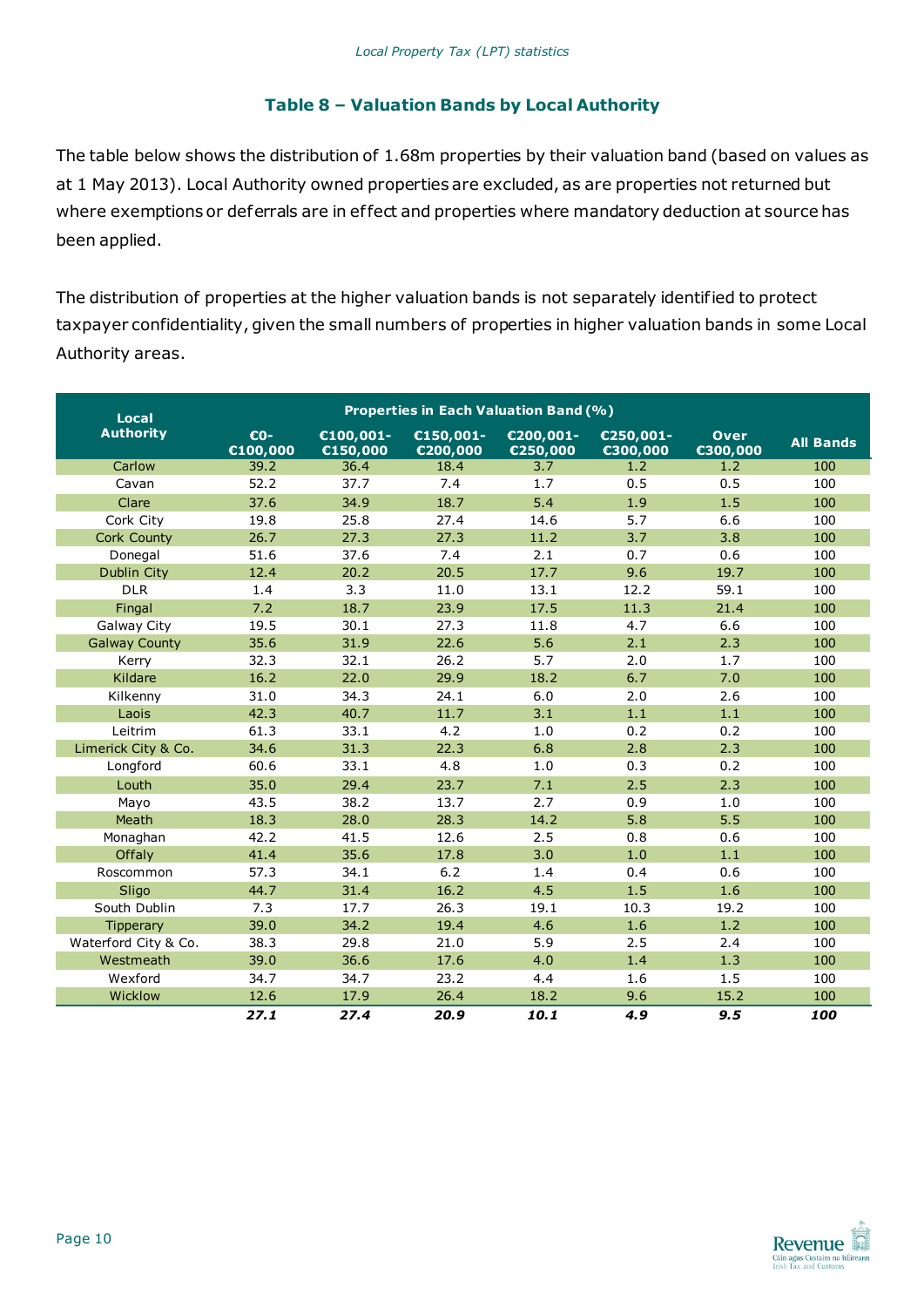#### **Table 9 – Valuation Band Changes Compared to the Revenue Estimate for 2013**

The table below compares, for each Local Authority, the change in number of properties by LPT valuation band returned under self assessment against the Revenue Estimate. The table shows the distribution of the 1.68m properties for which returns are filed to date for 2013. Local Authority owned properties are excluded, as are properties not returned but where exemptions or deferrals are in ef fect and properties where mandatory deduction at source has been applied.

- 43% of property owners self-assessed the same LPT valuation band as the Revenue Estimate;
- 57% of property owners self-assessed a dif ferent LPT valuation band compared to the Revenue Estimate;
- 41% returned a lower valuation band than the Estimate: 28% reduced by 1 band, 9% by 2 bands and 4% by 3 or more bands;
- 16% returned a higher valuation band: 8% increased by 1 band, 4% by 2 bands and 4% by 3 or more bands.

| <b>Local</b><br><b>Authority</b> | 3 or<br>more<br><b>bands</b><br>lower | $\overline{2}$<br><b>bands</b><br><b>lower</b> | $\mathbf{1}$<br>band<br><b>lower</b> | <b>No</b><br><b>Change</b> | $\mathbf{1}$<br><b>Band</b><br><b>Higher</b> | $\overline{2}$<br><b>Bands</b><br><b>Higher</b> | 3 or<br>more<br><b>bands</b><br>higher | <b>All</b><br><b>Changes</b> |
|----------------------------------|---------------------------------------|------------------------------------------------|--------------------------------------|----------------------------|----------------------------------------------|-------------------------------------------------|----------------------------------------|------------------------------|
|                                  | (%)                                   | (%)                                            | (%)                                  | (9/6)                      | (%)                                          | (%)                                             | (%)                                    | (%)                          |
| Carlow                           | 0.3                                   | 8.4                                            | 27.1                                 | 49.7                       | 9.2                                          | 3.1                                             | 2.2                                    | 100                          |
| Cavan                            | 0.1                                   | 2.6                                            | 31.9                                 | 53.8                       | 8.4                                          | 2.1                                             | 1.1                                    | 100                          |
| Clare                            | 0.4                                   | 8                                              | 30.6                                 | 46.4                       | 8.9                                          | 3.3                                             | 2.5                                    | 100                          |
| Cork City                        | 1.8                                   | $\overline{7}$                                 | 25.3                                 | 49.2                       | 8.1                                          | 3.8                                             | 4.7                                    | 100                          |
| <b>Cork County</b>               | 2.5                                   | 12.8                                           | 26.5                                 | 39.9                       | 8.7                                          | 5.1                                             | 4.5                                    | 100                          |
| Donegal                          | 0.0                                   | 1.2                                            | 29.3                                 | 53.3                       | 11.4                                         | 3.1                                             | 1.6                                    | 100                          |
| Dublin City                      | 17.2                                  | 12.2                                           | 24.9                                 | 31.7                       | 5.7                                          | 2.8                                             | 5.5                                    | 100                          |
| <b>DLR</b>                       | 16.8                                  | 12.5                                           | 20.3                                 | 31.1                       | 6.2                                          | $\overline{4}$                                  | 9                                      | 100                          |
| Fingal                           | 8.6                                   | 11.9                                           | 30.7                                 | 36.7                       | 5.3                                          | 2.7                                             | 4.2                                    | 100                          |
| Galway City                      | 2.3                                   | 10.6                                           | 29.8                                 | 43.1                       | $\overline{7}$                               | 3.2                                             | $\overline{4}$                         | 100                          |
| <b>Galway County</b>             | 0.5                                   | 10                                             | 27.5                                 | 44.2                       | 9.7                                          | 4.8                                             | 3.2                                    | 100                          |
| Kerry                            | 0.7                                   | 14.5                                           | 28.5                                 | 39.7                       | 9.4                                          | 4.5                                             | 2.7                                    | 100                          |
| Kildare                          | 2.6                                   | 7.8                                            | 24.5                                 | 46.8                       | 8.3                                          | 4.4                                             | 5.5                                    | 100                          |
| Kilkenny                         | 0.7                                   | 11.1                                           | 28.9                                 | 43.8                       | 8.3                                          | $\overline{4}$                                  | 3.2                                    | 100                          |
| Laois                            | 0.0                                   | 2.8                                            | 30.2                                 | 53.3                       | 8.9                                          | 2.9                                             | 1.9                                    | 100                          |
| Leitrim                          | 0.0                                   | 1.5                                            | 37.2                                 | 51.7                       | 7.6                                          | 1.5                                             | 0.6                                    | 100                          |
| Limerick City & Co.              | 1.5                                   | 9.8                                            | 29.1                                 | 46.8                       | 7.4                                          | 3                                               | 2.4                                    | 100                          |
| Longford                         | 0.0                                   | 1.1                                            | 28.5                                 | 60.7                       | 7.4                                          | 1.6                                             | 0.7                                    | 100                          |
| Louth                            | 0.7                                   | 6.5                                            | 33.4                                 | 45.4                       | 7.5                                          | 3.7                                             | 2.8                                    | 100                          |
| Mayo                             | 0.2                                   | 5.7                                            | 31.9                                 | 48.5                       | 9.1                                          | 2.8                                             | 1.7                                    | 100                          |
| Meath                            | 1.5                                   | 7.5                                            | 26.5                                 | 45.8                       | 8.9                                          | 4.8                                             | 5 <sup>1</sup>                         | 100                          |
| Monaghan                         | 0.0                                   | 3.7                                            | 27.2                                 | 55.8                       | 9.2                                          | 2.7                                             | 1.4                                    | 100                          |
| Offaly                           | 0.1                                   | 10.2                                           | 32.6                                 | 44.3                       | 8                                            | 2.9                                             | 1.9                                    | 100                          |
| Roscommon                        | 0.0                                   | 1.4                                            | 36.8                                 | 51.7                       | 7.3                                          | 1.8                                             | $\mathbf{1}$                           | 100                          |
| Sligo                            | 0.2                                   | 9.1                                            | 31.7                                 | 45.2                       | 8.4                                          | 3.2                                             | 2.2                                    | 100                          |
| South Dublin                     | 6.0                                   | 11.5                                           | 34.4                                 | 39.1                       | 4.5                                          | $\overline{2}$                                  | 2.5                                    | 100                          |
| Tipperary                        | 0.4                                   | 10                                             | 29.3                                 | 46.4                       | 8.4                                          | 3.4                                             | 2.1                                    | 100                          |
| Waterford City & Co.             | 0.8                                   | 10.5                                           | 25.3                                 | 49.4                       | 7.3                                          | 3.6                                             | $\overline{3}$                         | 100                          |
| Westmeath                        | 0.1                                   | 6.9                                            | 28                                   | 50.8                       | 8.8                                          | 3.1                                             | 2.2                                    | 100                          |
| Wexford                          | 0.2                                   | 8.6                                            | 30.9                                 | 43.8                       | 9.6                                          | 4.2                                             | 2.5                                    | 100                          |
| Wicklow                          | 3.5                                   | 8.3                                            | 20.3                                 | 41.8                       | 10.1                                         | 6.3                                             | 9.7                                    | 100                          |
|                                  | $\overline{\mathbf{4}}$               | 9                                              | 28                                   | 43                         | 8                                            | 4                                               | $\overline{\mathbf{4}}$                | 100                          |

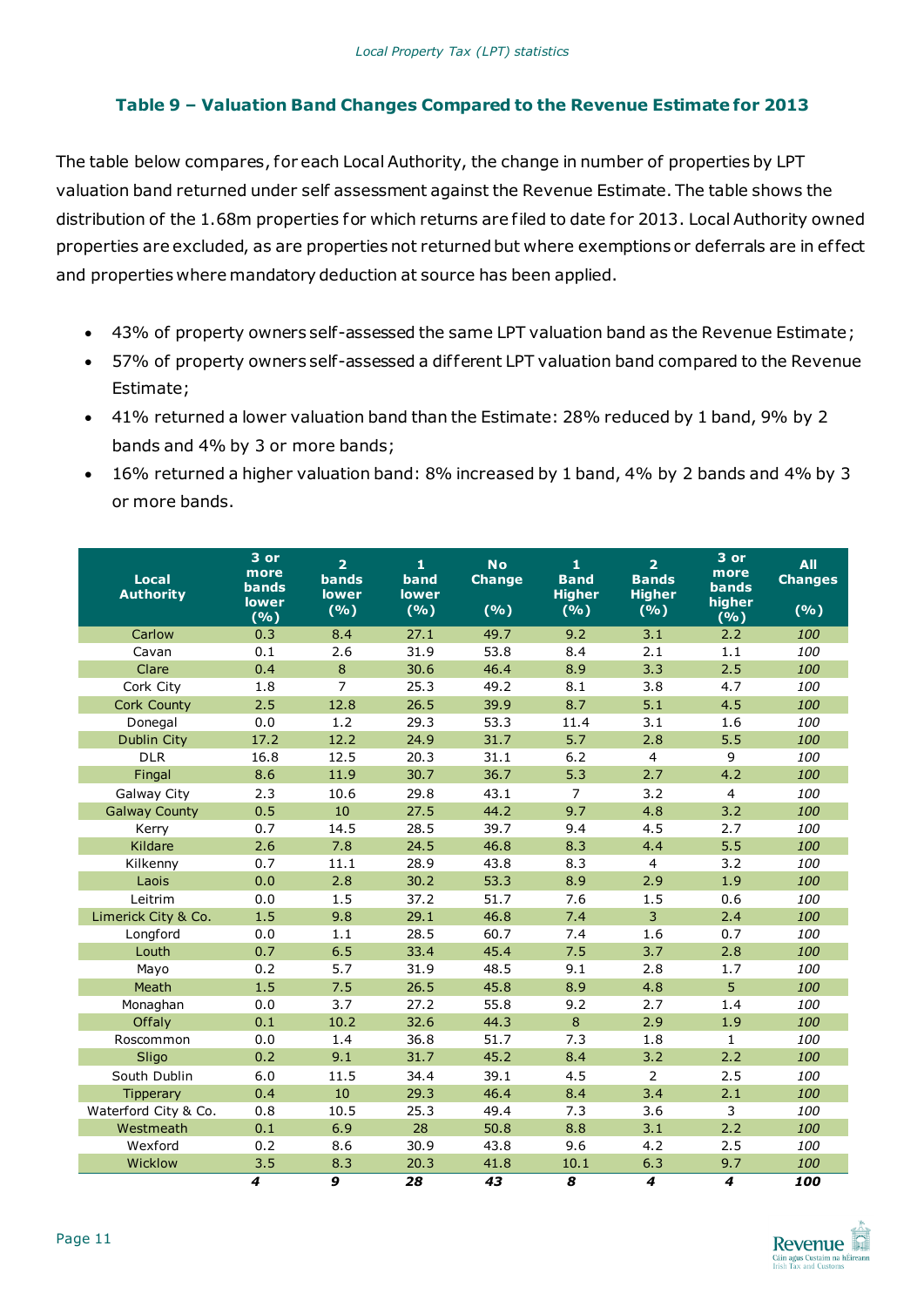#### **Table 10 – Self-Correction of 2013 Valuations**

Self -correction of valuations can be done through the LPT online application on the Revenue website by revising the original valuation band/valuation declared in the 2013 LPT return at 1 May 2013.

Since returns were filed, there have been over 14,900 properties where the owner has opted to self correct upwards their property valuation band or following Revenue challenges. Included in this figure are self -corrections made in the context of property sales, where the LPT position is fully regular ised before the property conveyance is completed.

The table below shows the breakdown of all self -corrections by the number of bands by which the valuation was increased.

| <b>Number of Bands</b><br><b>Increased</b> | <b>Number of</b><br><b>Properties</b><br>(%) |
|--------------------------------------------|----------------------------------------------|
| 1                                          | 50.7                                         |
| $\mathcal{P}$                              | 27.2                                         |
| 3                                          | 11.3                                         |
| 4                                          | 5.1                                          |
| $5+$                                       | 5.7                                          |
|                                            |                                              |

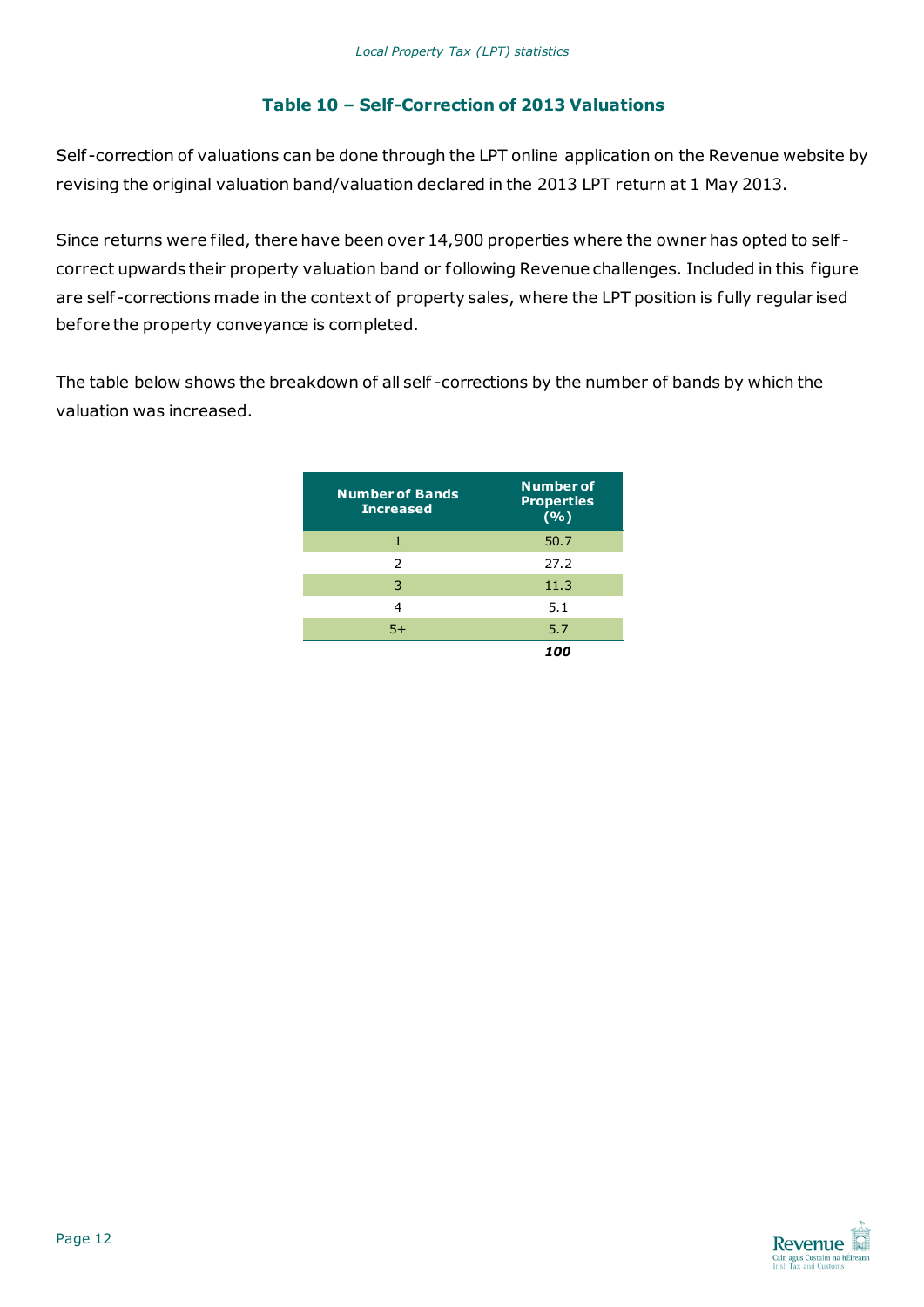#### **Table 11 – Multiple Property Owners**

There are around 177,000 individuals and other entities that are designated liable persons for two or more properties (this covers 559,000 properties). Properties owned by Local Authorities and approved housing bodies are excluded from the analysis below.

| <b>Number of</b><br><b>Properties Owned</b> | <b>Number of</b><br><b>Persons</b><br>(000s) | <b>Persons</b><br>(9/6) | <b>Number of</b><br><b>Properties</b><br>(000s) | <b>Properties</b><br>(%) |
|---------------------------------------------|----------------------------------------------|-------------------------|-------------------------------------------------|--------------------------|
| 2                                           | 123.8                                        | 69.9                    | 247.7                                           | 44.3                     |
| 3 to 5                                      | 43.5                                         | 24.6                    | 151.2                                           | 27.1                     |
| 6 to 10                                     | 7.0                                          | 3.9                     | 50.5                                            | 9.0                      |
| 11 to $20$                                  | 1.9                                          | 1.1                     | 26                                              | 4.6                      |
| 21 to 50                                    | 0.7                                          | 0.4                     | 20.4                                            | 3.7                      |
| 51 to 100                                   | 0.2                                          | 0.1                     | 11.0                                            | 2.0                      |
| 101 to 200                                  | 0.1                                          | 0.0                     | 9.0                                             | 1.6                      |
| $201+$                                      | 0.0                                          | 0.0                     | 43                                              | 7.7                      |
|                                             | 177                                          | 100                     | 559                                             | 100                      |